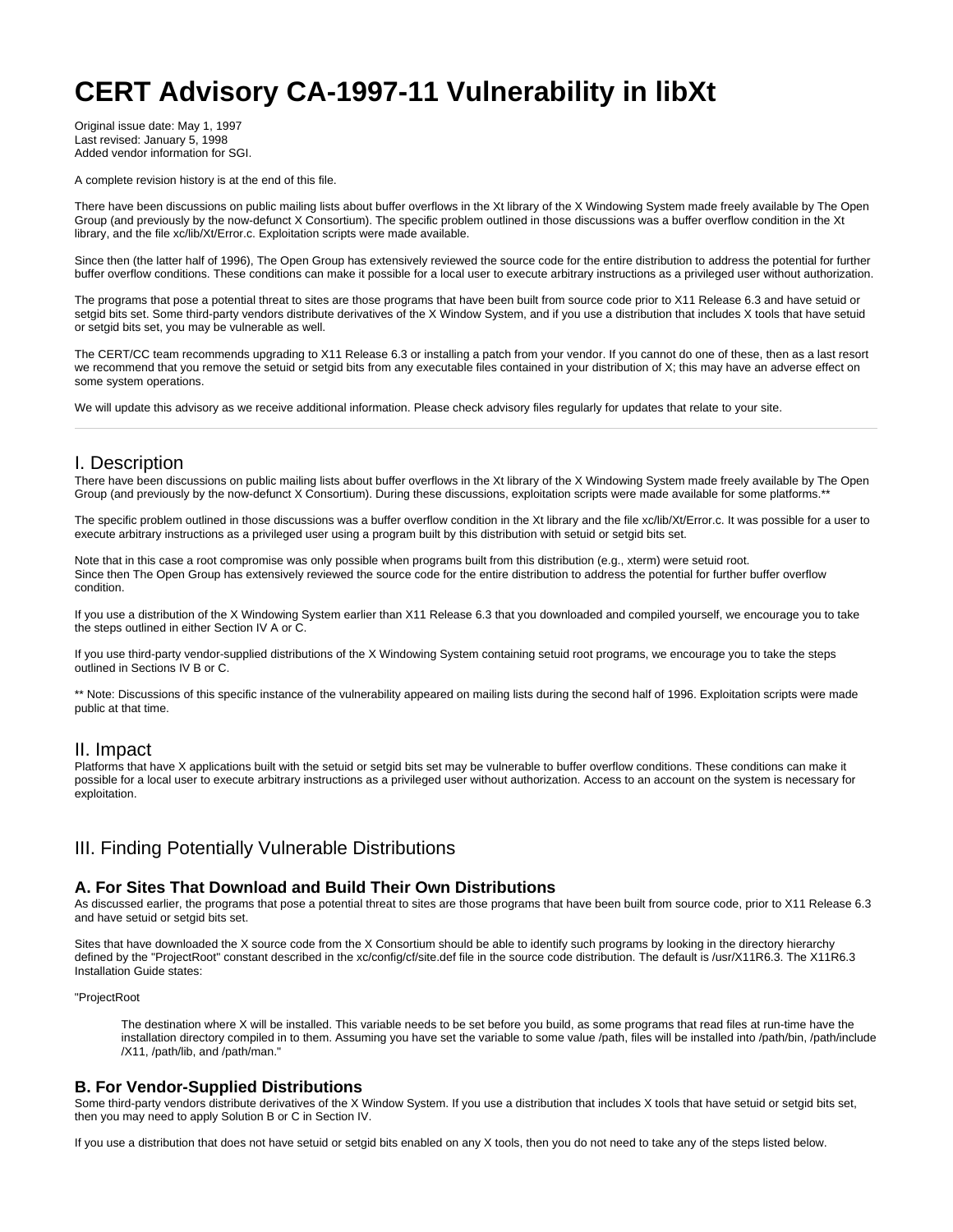Below is a list of vendors who have provided information about this problem. If your vendor's name is not on this list and you need clarification, you should check directly with your vendor.

# IV. Solution

If any X tools that you are using are potentially vulnerable (see Section III), we encourage you to take one of the following steps. If the setuid or setgid bits are not enabled on any of the tools in your distribution, you do not need to take any of the steps listed below.

For distributions that were built directly from the source code supplied by The Open Group (and previously by the X Consortium), we encourage you to apply either Solutions A or C. For vendor-supplied distributions, we encourage you to apply either Solutions B or C.

# **A. Upgrade to X11 Release 6.3**

If you download and build your own distributions directly from the source code, we encourage you to install the latest version, X11 Release 6.3. The source code can be obtained from

<ftp://ftp.x.org/pub/R6.3/tars/xc-1.tar.gz> <ftp://ftp.x.org/pub/R6.3/tars/xc-2.tar.gz> <ftp://ftp.x.org/pub/R6.3/tars/xc-3.tar.gz>

Note that these distributions are very large. The compressed files consume about 40M of disk space. The uncompressed tar files consume about 150M of disk space.

# **B. Install a patch from your vendor**

Below is a list of vendors who have provided information about this problem. Details are in Appendix A of this advisory; we will update the appendix as we receive more information. If your vendor's name is not on this list, the CERT/CC did not hear from that vendor. Please contact your vendor directly.

Berkeley Software Design, Inc. (BSDI) Data General Corporation Digital Equipment Corporation (DEC) FreeBSD, Inc. Hewlett-Packard Company IBM Corporation NEC Corporation NeXT Software, Inc. The Open Group (formerly OSF/X Consortium) The Santa Cruz Operation, Inc. (SCO) Silicon Graphics, Inc. Sun Microsystems, Inc.

# **C. Remove the setuid bit from affected programs**

If you are unable to apply Solutions A or B, then as a last resort we recommend removing the setuid or setgid bits from the executable files in your distribution of X.

Note that this may have an adverse effect on some system operations. For instance, on some systems the xlock program needs to have the setuid bit enabled so that the shadow password file can be read to unlock the screen. By removing the setuid bit from this program, you remove the ability of the xlock program to read the shadow password file. This means that particular version of the xlock program should not be used at all, or it should be killed from another terminal when necessary.

# Appendix A - Vendor Information

Below is a list of the vendors who have provided information for this advisory. We will update this appendix as we receive additional information. If you do not see your vendor's name, the CERT/CC did not hear from that vendor. Please contact the vendor directly.

# **Berkeley Software Design, Inc. (BSDI)**

We released a patch for this for the 2.1 BSD/OS release, and it's already fixed in our current release.

# **Data General Corporation**

All versions of DG/UX are vulnerable.

Patches for this vulnerability are in progress.

# **Digital Equipment Corporation (DEC)**

At the time of writing this document, patches(binary kits) are in progress and final testing is expected to begin soon. Digital will provide notice of the completion/availability of the patches through AES services (DIA, DSNlink FLASH) and be available from your normal Digital Support channel.

# **FreeBSD, Inc.**

We're aware of the problem and are trying to correct it with a new release of the Xt library.

# **Hewlett-Packard Company**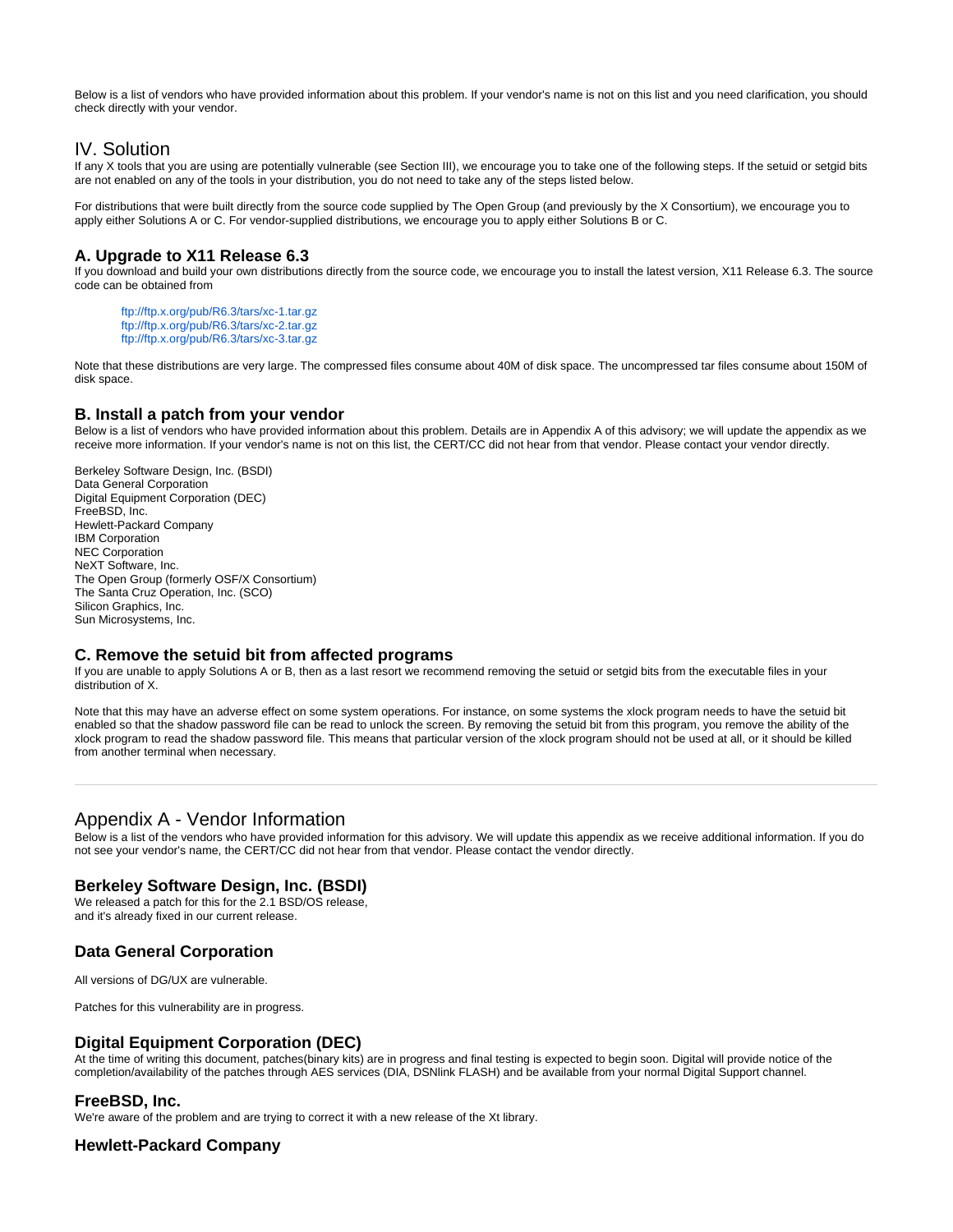HPSBUX9704-058 Description: Security Vulnerability in libXt for HP-UX 9.X & 10.X HEWLETT-PACKARD SECURITY BULLETIN: #00058 libXt

Security Bulletins are available from the HP Electronic Support Center via electronic mail.

Use your browser to get to the HP Electronic Support Center page at:

<http://us-support.external.hp.com>(for US, Canada, Asia-Pacific, & Latin-America)

<http://europe-support.external.hp.com> (for Europe)

# **IBM Corporation**

See the appropriate release below to determine your action.

#### **AIX 3.2**

Apply the following fix to your system: APAR - IX61784,IX67047,IX66713 (PTF - U445908,U447740)

To determine if you have this PTF on your system, run the following command: lslpp -lB U445908 U447740

#### **AIX 4.1**

Apply the following fix to your system: APAR - IX61031 IX66736 IX66449

To determine if you have this APAR on your system, run the following command:

instfix -ik IX61031 IX66736 IX66449

Or run the following command:

lslpp -h X11.base.lib

Your version of X11.base.lib should be 4.1.5.2 or later.

#### **AIX 4.2**

Apply the following fix to your system:

APAR - IX66824 IX66352

To determine if you have this APAR on your system, run the following command:

instfix -ik IX66824 IX66352

Or run the following command:

lslpp -h X11.base.lib

Your version of X11.base.lib should be 4.2.1.0 or later.

#### **To Order**

APARs may be ordered using Electronic Fix Distribution (via FixDist) or from the IBM Support Center. For more information on FixDist, reference URL:

<http://service.software.ibm.com/aixsupport/>

or send e-mail to [aixserv@austin.ibm.com](mailto:aixserv@austin.ibm.com) with a subject of "FixDist".

IBM and AIX are registered trademarks of International Business Machines Corporation.

# **NEC Corporation**

EWS-UX/V(Rel4.2) R7.x - R10.x vulnerable EWS-UX/V(Rel4.2MP) R10.x vulnerable UP-UX/V(Rel4.2MP) R5.x - R7.x vulnerable UX/4800 R11.x - current vulnerable

Patches for this vulnerability are in progress. For further information, please contact by e-mail:

[UX48-security-support@nec.co.jp](mailto:UX48-security-support@nec.co.jp)

# **NeXT Software, Inc.**

X-Windows is not part of any NextStep or OpenStep release. We are not vulnerable to this problem.